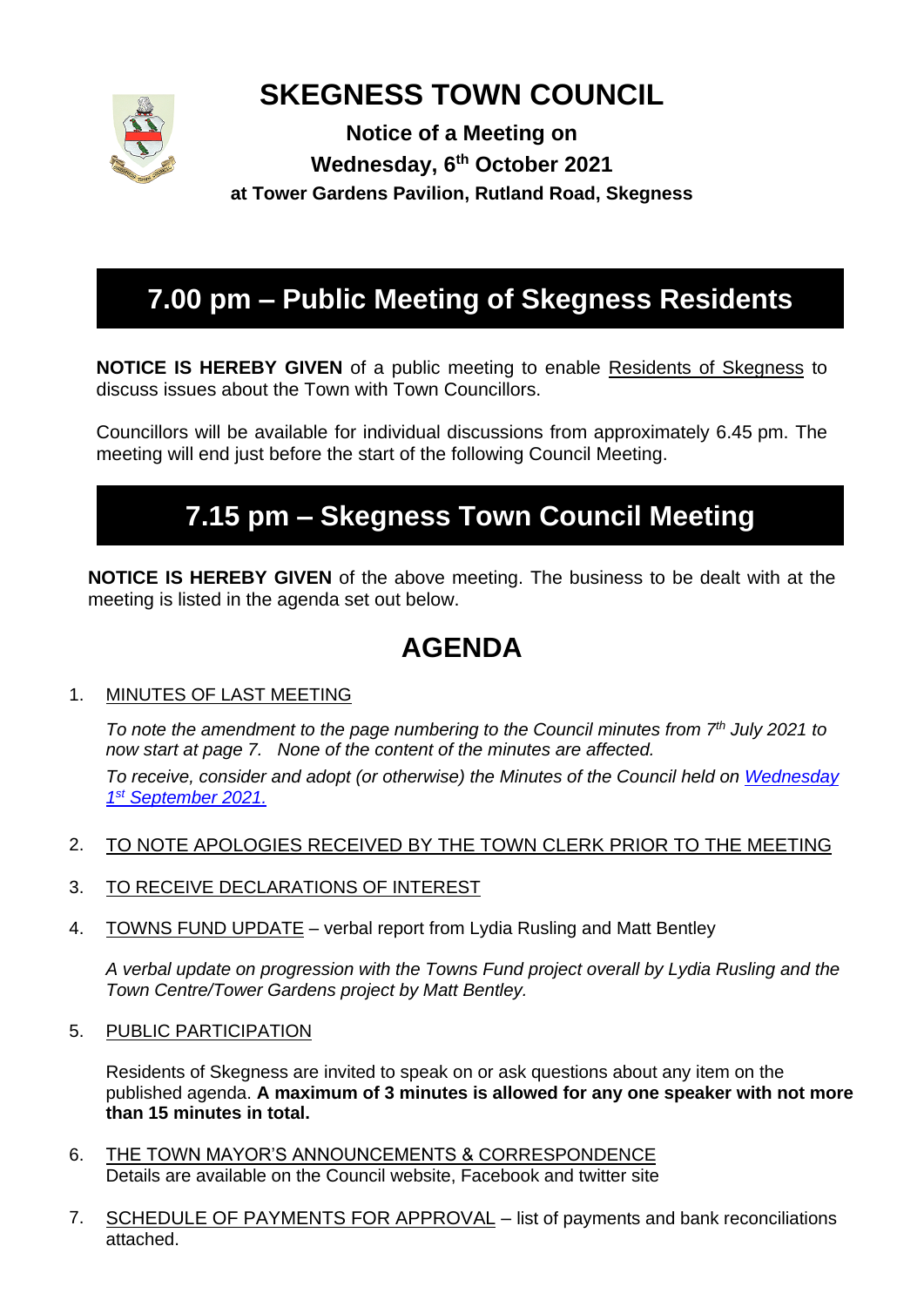#### 8. COUNCILLOR QUESTIONS TO THE MAYOR

*None received.*

#### 9. QUESTIONS TO/COMMENTS FROM THE LINCOLNSHIRE POLICE REPRESENTATIVE – attached.

*Coastal Police Quarterly Briefing July 2021 provided by Inspector Colin Haigh. To note the briefing and discuss and respond to the upcoming policing priorities.*

#### 10. REPORTS FROM COUNCIL REPRESENTATIVES TO OUTSIDE BODIES

*None received.*

#### 11. REPORTS FROM DISTRICT AND COUNTY COUNCILLORS

*None received.*

#### 12. MOTIONS

*After 2 years of disruption and the ever increasing work load of the switch on event Skegness Town Council works with the Hildreds Centre, Carnival Committee, other businesses and interested parties to establish an annual Christmas event weekend incorporating the Christmas Illuminations switch on and other activities to try and bring the whole town together,*

*This would need the Council to establish a budget of £10,000 per annum and to work with other interested parties to develop an appropriate organising committee together with mechanisms by which Council can be assured its contributions are appropriately used and managed.*

#### *This motion is subject to;*

*Council agreeing the full budget and precept in January 2022 and future Council approval of the constitution of the organising committee and subsequent appointment of Council representative(s) once the constitution is known.*

*Proposer D Brookes Seconder A Findley*

#### 13. MINUTES OF THE PLANNING & PLANNING POLICY COMMITTEE - attached

*To approve and adopt (or otherwise) the minutes of the Planning & Planning Policy Committee held on Wednesday 15th [September 2021.](https://www.skegness.gov.uk/uploads/minsdraft-planning-pp-2021-09-16.pdf)*

#### 14. MINUTES OF THE MANAGEMENT COMMITTEE – attached

*To approve and adopt (or otherwise) the minutes of the Management Committee held on Wednesday 22nd [September 2021.](https://www.skegness.gov.uk/uploads/minutesdraft-management-2021-09-22.pdf)*

15. ASH DIEBACK VINE & CORONATION WALK – FAQ attached.

*To note the frequently asked questions sheet and verbal report from the Town Clerk.*

16. REMEMBRANCE PARADE ARRANGEMENTS – meeting notes attached.

*To note the actions and responsibilities for this years' Remembrance Parade.*